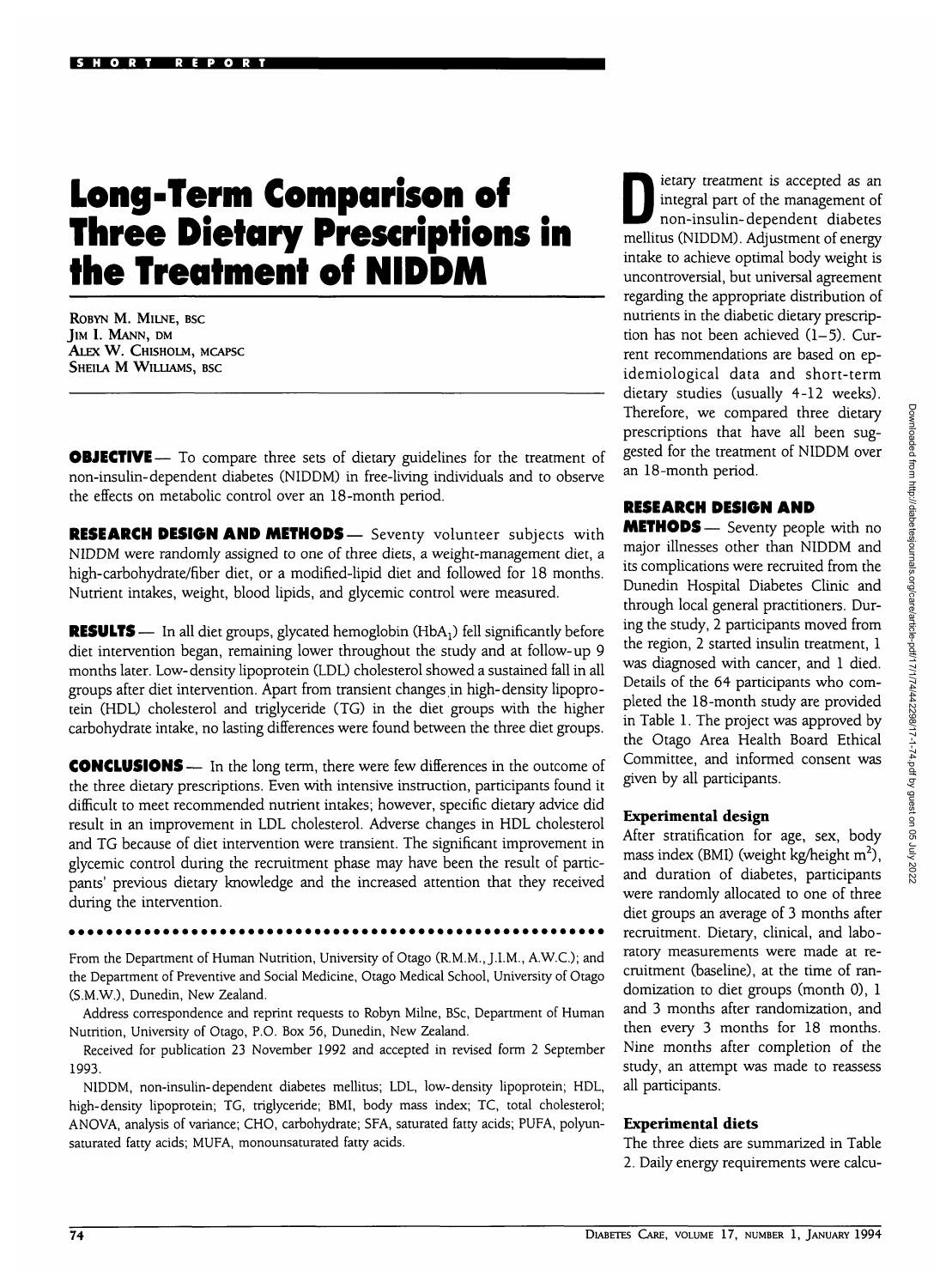**Table 1—***Characteristics at recruitment of the 64 participants who completed the 18 month study*

|                                         |                | Study groups       |                             |
|-----------------------------------------|----------------|--------------------|-----------------------------|
|                                         | Diet group     | Modified-<br>lipid | High-carbohydrate/<br>fiber |
| n                                       | 21             | 22                 | 21                          |
| Age (years)                             | $58 \pm 2$     | $59 \pm 2$         | $60 \pm 2$                  |
| BMI $(kg/m2)$                           | $29 \pm 1$     | $29 \pm 1$         | $30 \pm 1$                  |
| Duration of diabetes (years)            | $3.7 \pm 0.66$ | $5.6 \pm 1.2$      | $5.0 \pm 0.94$              |
| Sex (F/M)                               | 12/9           | 12/10              | 11/10                       |
| Medication diet only $(n)$ <sup>*</sup> | 4              | 5                  | 0                           |
| Hypoglycemic drugs                      | 11             | 11                 | 12                          |
| Other medication <sup>†</sup>           | 6              |                    | 8                           |

Data are means ± SE.

\*No medication data was available for 4 participants.

tMedication for asthma, insomnia, and migraine.

lated for each participant on the basis of a 4-day weighed-food record completed at recruitment. An energy deficit of 500 kcal/day was applied to those with a BMI  $>$  25 kg/m<sup>2</sup>. Detailed dietary advice was given at the time of randomization and was reinforced at regular intervals throughout the study. Food displays, exchange lists, and recipes were provided, and participants' favorite recipes were adapted. Several evening meals were organized in a social context in a further attempt to aid compliance.

#### **Dietary, clinical, and laboratory measurements**

At each visit, a 24-h diet recall was completed by a dietitian (A.C.), and informa-

tion on current medication was recorded. Participants were weighed, and blood pressure was measured using a random zero sphygmomanometer. Blood samples were collected after a 12-h overnight fast. Glycated hemoglobin  $(HbA_1)$ was analyzed by column separation using an ion-exchange resin (6), and plasma total cholesterol (TC) and triglyceride (TG) were analyzed using enzymatic kits (Boehringer Mannheim, Mannheim, Germany). High-density lipoprotein (HDL) cholesterol was determined using the manganese- heparin precipitation method (7), and lowdensity lipoprotein (LDL) cholesterol was calculated using the Friedewald equation (8).

### **Statistical methods**

Differences in clinical and laboratory measurements between the three diet groups were analyzed by analysis of variance (ANOVA) with Bonferroni's adjustment to maintain significance at 95% (9). Data were adjusted using linear interpolation, as the blood samples for each individual were not collected at precisely 3-month intervals. The data were analyzed for changes over time by randomization ANOVA as described by Zerbe (10). Significant changes were then tested using the ANOVA test for repeated measures. Nutrient data were obtained from the New Zealand Food Composition Tables (11) and the soluble fiber content of foods from Englyst et al. (12,13). Nutrient data were compared by ANOVA.

**RESULTS**— Within each diet group, HbA<sub>1</sub>, TC, and LDL cholesterol did not change significantly between months 1 to 6 or between months 9 to 18. Therefore, the results for these time intervals have been combined and presented as averages. No significant differences were observed between the diet groups for weight,  $HbA_1$ , TC, and LDL cholesterol at each sampling time, so diet groups were combined. However, significant differences were detected between the diet groups for HDL cholesterol and TG, and analyses were performed separately for each diet group. Results are presented for the 64 participants who completed the 18-month study (Table 3).

**Table 2**—*Description of the diet treatment groups*

| Study group                                                                                                                                                                     |                                                                                                                                                         |                                                                                                                                                                               |  |  |
|---------------------------------------------------------------------------------------------------------------------------------------------------------------------------------|---------------------------------------------------------------------------------------------------------------------------------------------------------|-------------------------------------------------------------------------------------------------------------------------------------------------------------------------------|--|--|
| Weight-management                                                                                                                                                               | Modified-lipid                                                                                                                                          | High-carbohydrate/fiber                                                                                                                                                       |  |  |
| Achieve and/or maintain BMI $\leq$ 25 kg/m <sup>2</sup><br>Restrict extrinsic simple sugars and<br>energy-dense foods<br>No advice on the specific distribution of<br>nutrients | Achieve and/or maintain BMI $\leq$ 25 kg/m <sup>2</sup><br>19% energy from protein<br>36% energy from fat<br>$SFA:PUFA:MUFA = 1$<br>45% energy from CHO | Achieve and/or maintain BMI $\leq$ 25 kg/m <sup>2</sup><br>15% protein<br>30% energy from fat<br>$\leq$ 10% SFA<br>55% CHO<br>$\geq$ 30 g fiber/day<br>Increase soluble fiber |  |  |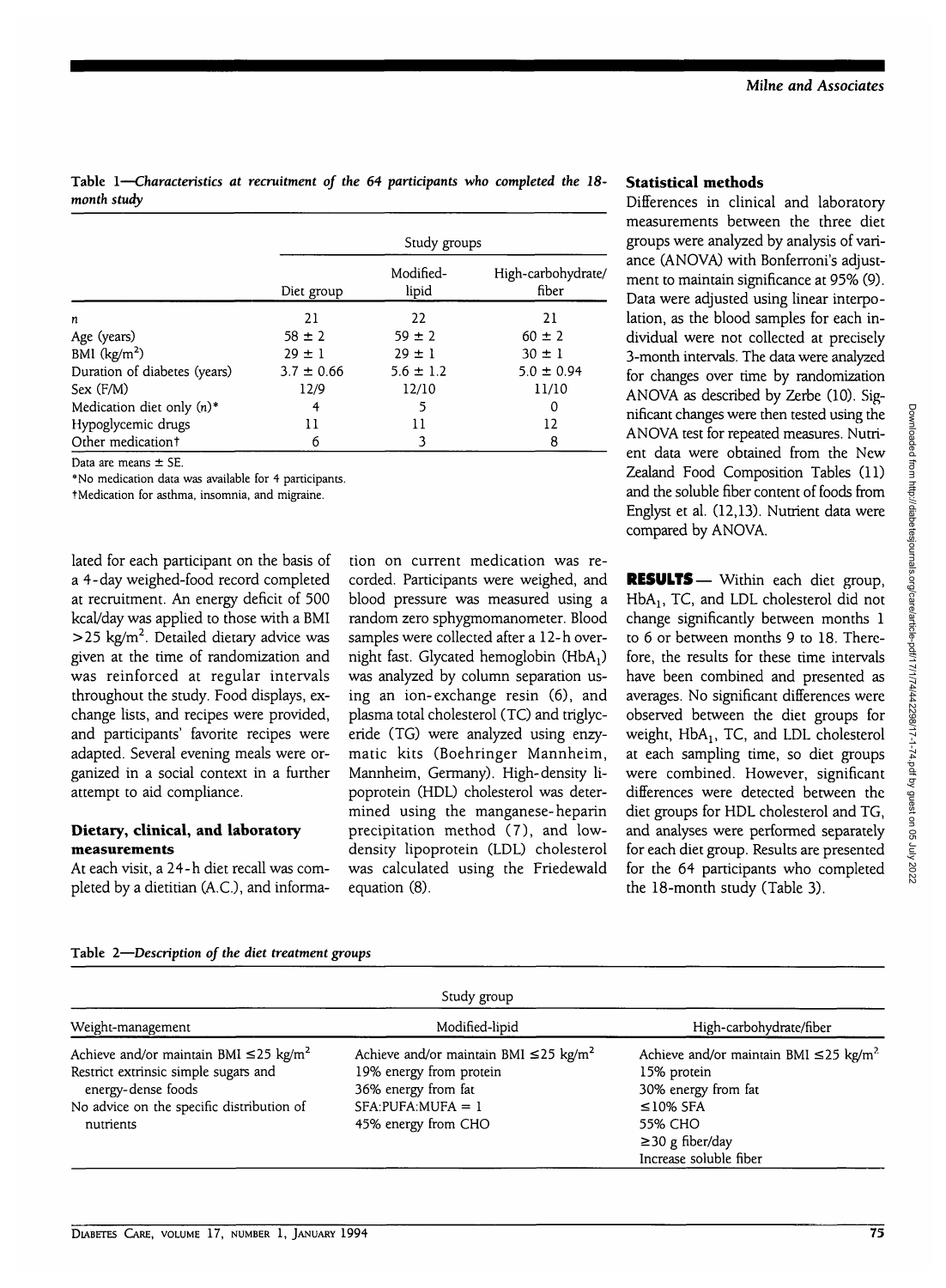|                      | Recruitment     | Randomization      | Average<br>month 1 to<br>month 6 | Average<br>month 9 to<br>month 18 | Repeated measure<br><b>ANOVA</b> |
|----------------------|-----------------|--------------------|----------------------------------|-----------------------------------|----------------------------------|
|                      |                 |                    |                                  |                                   |                                  |
| Weight (kg)          |                 |                    |                                  |                                   |                                  |
| Weight-management    | $79.1 \pm 2.6$  | $78.3 \pm 2.6$     | $79.8 \pm 2.7$                   | $79.8 \pm 2.7$                    |                                  |
| Modified-lipid       | $82.8 \pm 3.3$  | $83.1 \pm 3.6$     | $82.1 \pm 3.2$                   | $82.1 \pm 3.2$                    |                                  |
| High-carbohydrate    | $80.9 \pm 2.6$  | $80.8 \pm 1.7$     | $80.7 \pm 1.7$                   | $80.7 \pm 3.0$                    |                                  |
| All                  | $81.0 \pm 1.7$  | $80.8 \pm 1.7$     | $80.5 \pm 1.7$                   | $80.5 \pm 1.7$                    | <b>NS</b>                        |
| GH <sub>b</sub> (%)  |                 |                    |                                  |                                   |                                  |
| Weight-management    | $9.5 \pm 0.43$  | $9.0 \pm 0.44$     | $8.3 \pm 0.38$                   | $8.9 \pm 0.54$                    |                                  |
| Modified-lipid       | $10.9 \pm 0.79$ | $9.8 \pm 0.65$     | $9.5 \pm 0.56$                   | $9.7 \pm 0.56$                    |                                  |
| High-carbohydrate    | $9.4 \pm 0.52$  | $8.7 \pm 0.49$     | $8.5 \pm 0.44$                   | $8.5 \pm 0.44$                    |                                  |
| All                  | $10.0 \pm 0.35$ | $9.2 \pm 0.31$     | $8.8 \pm 0.27$                   | $9.1 \pm 0.30$                    | P < 0.001                        |
| TC (mM)              |                 |                    |                                  |                                   |                                  |
| Weight-management    | $6.7 \pm 0.27$  | $6.4 \pm 0.29$     | $6.2 \pm 0.21$                   | $6.1 \pm 0.18$                    |                                  |
| Modified-lipid       | $6.4 \pm 0.24$  | $6.0 \pm 0.20$     | $5.9 \pm 0.14$                   | $5.7 \pm 0.15$                    |                                  |
| High-carbohydrate    | $6.8 \pm 0.27$  | $6.6 \pm 0.33$     | $5.9 \pm 0.26$                   | $6.2 \pm 0.20$                    |                                  |
| All                  | $6.7 \pm 0.15$  | $6.3 \pm 0.16$     | $6.0 \pm 0.12$                   | $6.0 \pm 0.12$                    | P < 0.001                        |
| LDL-cholesterol (mM) |                 |                    |                                  |                                   |                                  |
| Weight-management    | $4.5 \pm 0.26$  | $4.5 \pm 0.28$     | $4.2 \pm 0.22$                   | $4.2 \pm 0.14$                    |                                  |
| Modified-lipid       | $4.0 \pm 0.24$  | $4.2 \pm 0.20$     | $3.8 \pm 0.14$                   | $3.6 \pm 0.15$                    |                                  |
| High-carbohydrate    | $4.4 \pm 0.24$  | $4.2 \pm 0.31$     | $3.8 \pm 0.24$                   | $4.0 \pm 0.19$                    |                                  |
| All                  | $4.3 \pm 0.14$  | $4.2 \pm 0.15$     | $3.9 \pm 0.12$                   | $3.9 \pm 0.10$                    | P < 0.001                        |
| HDL-cholesterol (mM) |                 |                    |                                  |                                   |                                  |
| Weight-management    | $1.42 \pm 0.07$ | $1.24 \pm 0.05$    | $1.31 \pm 0.04$                  | $1.18 \pm 0.05$                   | P < 0.001                        |
| Modified-lipid       | $1.44 \pm 0.07$ | $1.15 \pm 0.10$ *t | $1.33 \pm 0.10$                  | $1.22 \pm 0.06$                   | $P = 0.0001$                     |
| High-carbohydrate    | $1.33 \pm 0.06$ | $1.23 \pm 0.07$    | $1.30 \pm 0.10$                  | $1.19 \pm 0.06$                   | $P = 0.05$                       |
| All                  | $1.40 \pm 0.04$ | $1.21 \pm 0.03$    | $1.32 \pm 0.03$                  | $1.20 \pm 0.03$                   | $P = 0.0001$                     |
| TG (mM)              |                 |                    |                                  |                                   |                                  |
| Weight-management    | $2.0 \pm 0.27$  | $1.7 \pm 0.24$ t   | $1.9 \pm 0.24$ t                 | $1.6 \pm 0.15$ †                  | $P = 0.04$                       |
| Modified-lipid       | $2.1 \pm 0.22$  | $1.8 \pm 0.29$ t   | $2.0 \pm 0.20$ t                 | $2.0 \pm 0.19$                    | <b>NS</b>                        |
| High-carbohydrate    | $2.7 \pm 0.25$  | $2.5 \pm 0.34$     | $2.8 \pm 0.34$                   | $2.4 \pm 0.21$                    | <b>NS</b>                        |
| All                  | $2.3 \pm 0.14$  | $2.0 \pm 0.17$     | $2.2 \pm 0.16$                   | $1.9 \pm 0.11$                    | P < 0.01                         |

**Table 3—***Changes in glycemic control and lipid profile during the 18-month study*

Data are means  $\pm$  SE.

'"Significantly lower than the weight-management group at the 95% level.

tSignificantly lower than the high-carbohydrate at the 95% level.

#### **Weight**

No overall significant changes were observed in weight during the study. Changes in weight were not correlated with changes in any other measured variable.

#### **Glycemic control**

No differences were found in HbA: between the three diet groups at any time throughout the study. When all diet groups were considered together, levels fell significantly between recruitment and randomization, and the decrease was maintained throughout the study period (Table 3).

#### **TC and LDL cholesterol**

TC levels fell significantly between recruitment and randomization when all groups were combined, with a further decrease during the first 6 months. No differences were observed between the three diet groups during the experimental period. No change was observed in LDL cholesterol between recruitment and randomization, however, concentrations were significantly lower throughout the diet intervention period than at recruitment or randomization.

# **HDL cholesterol and TG**

A significant decrease was observed in HDL-cholesterol levels between recruitment and randomization in all three diet groups (Table 3). HDL cholesterol increased in the modified-lipid diet group after dietary intervention but continued to decline in the weight-management and high-carbohydrate groups. However, by month 3, these HDL-cholesterol levels had risen again, and there were no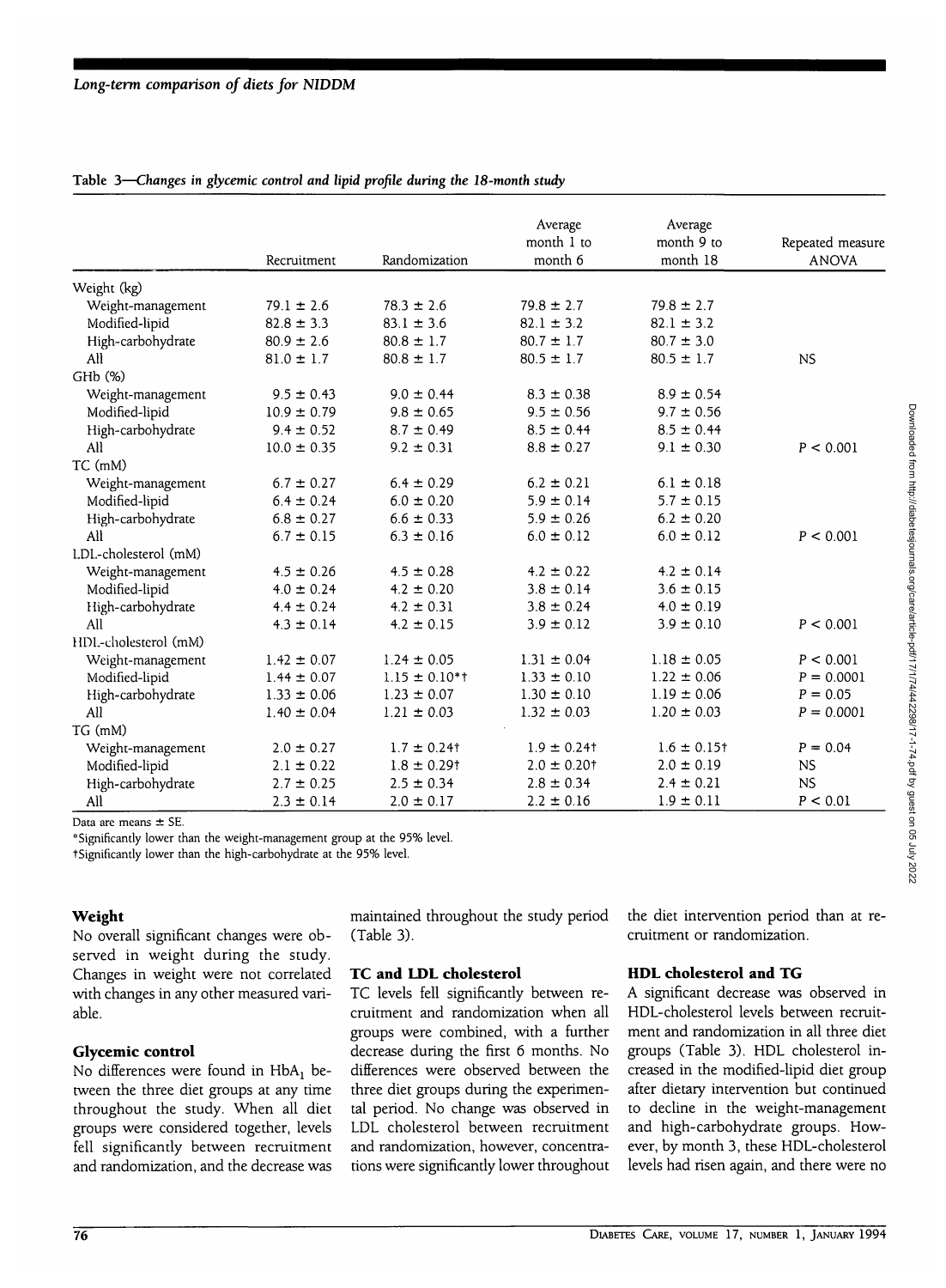

**Figure 1—***HDL-cholesterol* (A) *and TG* (B) *levels for weight-management* (WM) *and highcarbohydrate* (HC) *groups.*

significant differences between the diet groups (Fig. 1A).

Between recruitment and randomization, a decline was detected in TG levels reaching significance only for the weight-management group (Table 3). The high-carbohydrate group showed a significant increase in TG over the first month, but by month 3, TG levels had decreased again (Fig. IB). However, TG levels remained significantly higher in the high-carbohydrate group than other groups throughout the study (Table 3).

Data for the modified-lipid group

are not presented in Fig. 1 because no significant changes were found in HDL cholesterol or TG during the first 6 months. No differences were observed in lipid levels between those on medications known to influence lipid metabolism and those not taking these preparations.

#### **Follow-up**

Results from 45 of the 64 participants who were available for follow-up are presented in Table 4. No significant demographic or metabolic differences were detected between those available for follow-up and those who were unavailable. Improvements in  $HbA_1$ , TC, and LDL cholesterol observed earlier in the study were maintained.

#### **Nutrient intake**

At recruitment, no significant differences were experienced in nutrient intake between the three diet groups as calculated from 4-day weighed food records (Table 5). A complete set of 4-day weighedfood records was not available for the full study, so nutrient intakes from 24-h diet recalls are presented in Table 6. Relatively small differences in reported nutrient intake were noted during the study. On average over the 18 months, the weight-management and high-carbohydrate groups had a significantly higher proportion of energy from carbohydrate (CHO), whereas the modified-lipid group had a higher proportion from fat.

|  |                                 | Table 5-Nutrient intakes at recruitment |
|--|---------------------------------|-----------------------------------------|
|  | from 4-day weighed-food records |                                         |

| Diet group                     | Recruitment     |
|--------------------------------|-----------------|
| Energy (kJ)                    |                 |
| Weight-management              | $6399 \pm 474$  |
| Modified-lipid                 | $6623 \pm 705$  |
| High-carbohydrate              | $7393 \pm 525$  |
| CHO (% of energy)              |                 |
| Weight-management              | $45.0 \pm 1.4$  |
| Modified-lipid                 | $44.7 \pm 1.0$  |
| High-carbohydrate              | $44.3 \pm 1.8$  |
| Fiber (g/day)                  |                 |
| Weight-management              | $21.6 \pm 1.4$  |
| Modified-lipid                 | $21.8 \pm 1.9$  |
| High-carbohydrate              | $22.6 \pm 1.7$  |
| Soluble fiber (g/day)          |                 |
| Weight-management              | $6.2 \pm 0.4$   |
| Modified-lipid                 | $6.3 \pm 0.6$   |
| High-carbohydrate              | $6.6 \pm 0.4$   |
| Sucrose (g/day)                |                 |
| Weight-management              | $21.5 \pm 2.7$  |
| Modified-lipid                 | $19.4 \pm 4.2$  |
| High-carbohydrate              | $18.8 \pm 1.8$  |
| Fat (% of energy)              |                 |
| Weight-management              | $31.9 \pm 1.2$  |
| Modified-lipid                 | $34.1 \pm 1.3$  |
| High-carbohydrate              | $34.7 \pm 1.7$  |
| SFA (% of energy)              |                 |
| Weight-management              | $13.1 \pm 0.7$  |
| Modified-lipid                 | $12.9 \pm 0.6$  |
| High-carbohydrate              | $14.0 \pm 0.9$  |
| P/S ratio                      |                 |
| Weight-management              | $0.39 \pm 0.04$ |
| Modified-lipid                 | $0.48 \pm 0.05$ |
| High-carbohydrate              | $0.44 \pm 0.06$ |
| MUFA (% of energy)             |                 |
| Weight-management              | $10.7 \pm 0.5$  |
| Modified-lipid                 | $11.6 \pm 0.6$  |
| High-carbohydrate              | $11.6 \pm 0.6$  |
| Data are means $+$ $\text{CF}$ |                 |

Data are means ± SE.

| Table 4—Results from the 43 participants available for follow-up |  |  |  |  |
|------------------------------------------------------------------|--|--|--|--|
|------------------------------------------------------------------|--|--|--|--|

|                      | Recruitment     | Randomization   | Average<br>month 1 to<br>month 18 | Follow-up       | Repeated measure<br>ANOVA |
|----------------------|-----------------|-----------------|-----------------------------------|-----------------|---------------------------|
| Weight (kg)          | $79.9 \pm 2.1$  | $79.8 \pm 2.1$  | $79.4 \pm 2.0$                    | $79.4 \pm 1.9$  | NS.                       |
| GHb (%)              | $9.9 \pm 0.48$  | $9.3 \pm 0.48$  | $8.9 \pm 0.4$                     | $9.2 \pm 0.54$  | $P = 0.02$                |
| $TC$ (mM)            | $6.6 \pm 0.18$  | $6.4 \pm 0.21$  | $6.0 \pm 0.11$                    | $6.0 \pm 0.16$  | $P = 0.0002$              |
| LDL-cholesterol (mM) | $4.2 \pm 0.19$  | $4.4 \pm 0.20$  | $3.9 \pm 0.11$                    | $3.8 \pm 0.15$  | $P = 0.002$               |
| HDL-cholesterol (mM) | $1.41 \pm 0.05$ | $1.25 \pm 0.04$ | $1.27 \pm 0.03$                   | $1.23 \pm 0.06$ | $P = 0.0009$              |
| TG (mM)              | $2.2 \pm 0.19$  | $1.8 \pm 0.21$  | $2.0 \pm 0.16$                    | $2.1 \pm 0.24$  | NS                        |

Data are means ± SE.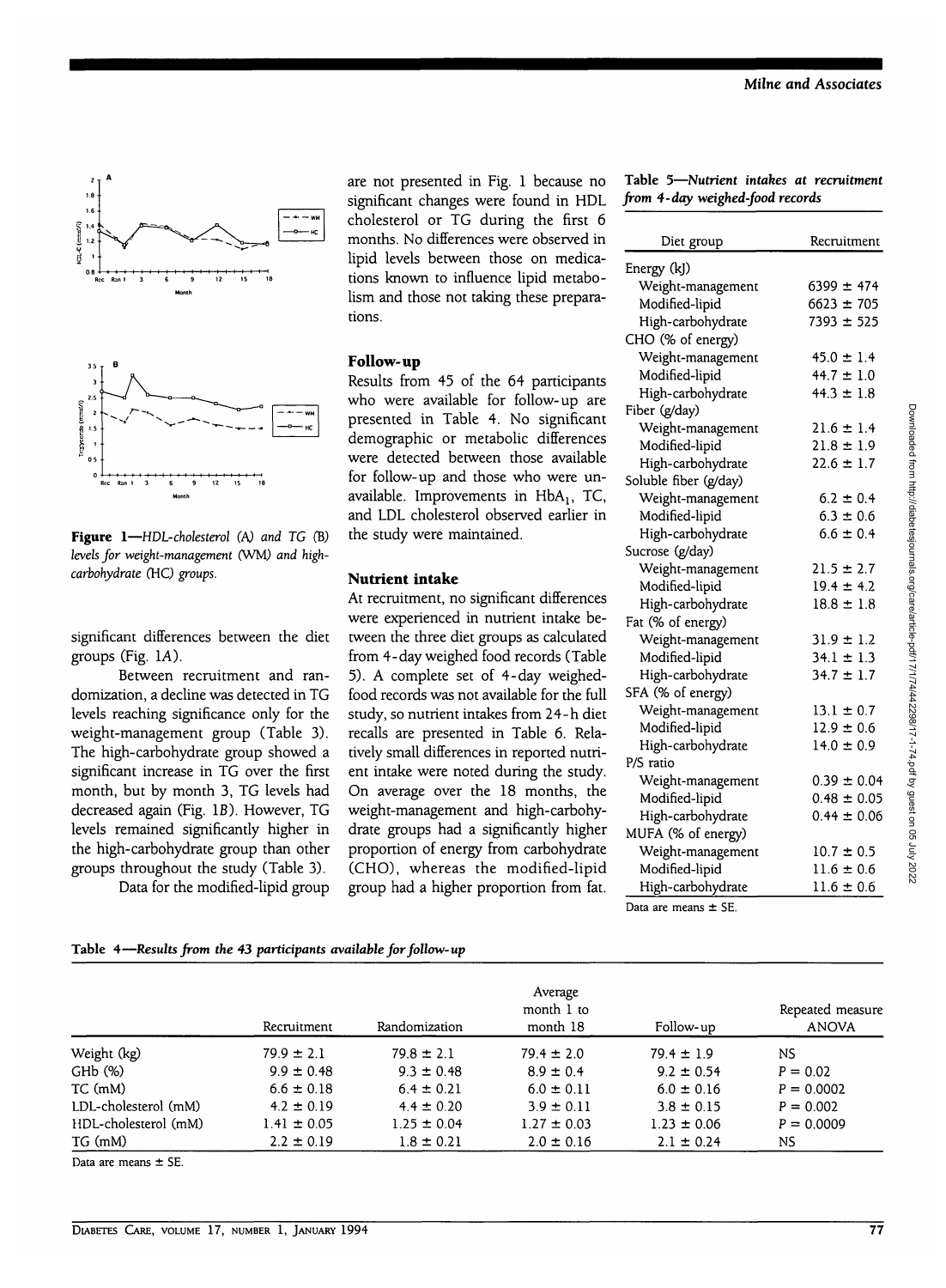|  | Table 6-Nutrient intakes during the study from 24-h diet recalls |  |  |  |  |  |  |
|--|------------------------------------------------------------------|--|--|--|--|--|--|
|--|------------------------------------------------------------------|--|--|--|--|--|--|

|                       | Average nutrient intakes |                          |                  |  |  |
|-----------------------|--------------------------|--------------------------|------------------|--|--|
|                       | During study             | Months 1–6               | Months 9-18      |  |  |
| Energy (kJ)           |                          |                          |                  |  |  |
| Weight-management     | $5,382 \pm 164$          | $5,481 \pm 218$          | $5,289 \pm 246$  |  |  |
| Modified-lipid        | $5,941 \pm 271$          | $5,894 \pm 408$          | $6,001 \pm 338$  |  |  |
| High-carbohydrate     | $5,621 \pm 215$          | $5,554 \pm 252$          | $5,702 \pm 366$  |  |  |
| CHO (% of energy)     |                          |                          |                  |  |  |
| Weight-management     | $48.9 \pm 1.1$           | $50.4 \pm 1.5$           | $47.6 \pm 1.6$   |  |  |
| Modified-lipid        | $44.5 \pm 1.1**$         | $43.1 \pm 1.5**$         | $46.4 \pm 1.6$   |  |  |
| High-carbohydrate     | $47.2 \pm 1.1$           | $47.8 \pm 1.4$           | $46.6 \pm 1.6$   |  |  |
| Fiber (g/day)         |                          |                          |                  |  |  |
| Weight-management     | $19.3 \pm 0.9$           | $21.3 \pm 1.4$           | $17.3 \pm 1.3$   |  |  |
| Modified-lipid        | $20.1 \pm 1.6$           | $19.2 \pm 2.2$           | $21.4 \pm 2.3$   |  |  |
| High-carbohydrate     | $21.4 \pm 1.0$           | $21.7 \pm 1.1$           | $21.1 \pm 1.7$   |  |  |
| Soluble fiber (g/day) |                          |                          |                  |  |  |
| Weight-management     | $5.5 \pm 0.3$ †          | $6.1 \pm 0.4$            | $5.0 \pm 0.4$ †  |  |  |
| Modified-lipid        | $5.4 \pm 0.41$           | $4.8 \pm 0.5$ *†         | $6.2 \pm 0.6$    |  |  |
| High-carbohydrate     | $6.4 \pm 0.4$            | $6.2 \pm 0.4$            | $6.8 \pm 0.6$    |  |  |
| Sucrose (g/day)       |                          |                          |                  |  |  |
| Weight-management     | $19.0 \pm 1.7$           | $17.8 \pm 2.3$           | $20.1 \pm 2.5$   |  |  |
| Modified-lipid        | $22.4 \pm 3.2$           | $18.3 \pm 3.2$           | $27.6 \pm 5.9$   |  |  |
| High-carbohydrate     | $15.8 \pm 1.3$           | $16.2 \pm 1.8$           | $15.4 \pm 1.9$   |  |  |
| Fat (% of energy)     |                          |                          |                  |  |  |
| Weight-management     | $32.3 \pm 1.0$ †         | $31.1 \pm 1.4$           | $33.6 \pm 1.4$   |  |  |
| Modified-lipid        | $35.7 \pm 1.0$           | $37.0 \pm 1.4$           | $33.9 \pm 1.3$   |  |  |
| High-carbohydrate     | $31.5 \pm 0.9$           | $30.7 \pm 1.2$ †         | $32.4 \pm 1.5$   |  |  |
| SFA (% of energy)     |                          |                          |                  |  |  |
| Weight-management     | $12.6 \pm 0.6^{\dagger}$ | $12.2 \pm 0.8^{\dagger}$ | $13.1 \pm 0.8$   |  |  |
| Modified-lipid        | $14.3 \pm 0.4$           | $14.8 \pm 0.6$           | $13.6 \pm 0.5$   |  |  |
| High-carbohydrate     | $11.8 \pm 0.5$           | $11.3 \pm 0.6^{\dagger}$ | $12.4 \pm 0.9$   |  |  |
| P/S ratio             |                          |                          |                  |  |  |
| Weight-management     | $0.5 \pm 0.04$ †         | $0.5 \pm 0.10$           | $0.5 \pm 0.10$ t |  |  |
| Modified-lipid        | $0.4 \pm 0.03$ †         | $0.4 \pm 0.05$           | $0.4 \pm 0.03$ t |  |  |
| High-carbohydrate     | $0.6 \pm 0.04$           | $0.5 \pm 0.05$           | $0.6 \pm 0.10$   |  |  |
| MUFA (% of energy)    |                          |                          |                  |  |  |
| Weight-management     | $10.8 \pm 0.4$           | $10.7 \pm 1.0$           | $12.6 \pm 1.1$   |  |  |
| Modified-lipid        | $11.4 \pm 0.4$           | $11.3 \pm 1.0$           | $10.5 \pm 0.8$   |  |  |
| High-carbohydrate     | $10.6 \pm 0.4$           | $10.8 \pm 1.0$           | $9.2 \pm 1.0*$   |  |  |

Data are means ± SE.

\*Significantly lower than the weight-management group at the 95% level. tSignificantly lower than the high-carbohydrate group at the 95% level.

^Significantly lower than the modified-lipid group at the 95% level.

Soluble fiber intake was higher on the high-carbohydrate diet than on the other two diets.

CONCLUSIONS— The aims of this study were to determine whether different sets of dietary advice produced different effects on glycemic control and plasma lipids and whether a group of free-living individuals with NIDDM were able to adhere to dietary recommendations over a prolonged period. The results were unexpected but permitted conclusions relevant to clinical practice and further research in this field.

Overall, an 8% reduction in

 $HbA<sub>1</sub>$  was achieved between the times of recruitment and randomization before dietary instructions were given. Advice regarding the specific distribution of nutrients resulted in only a small additional improvement, with little difference among the three diet groups. However, the initial improvement was sustained throughout the 18-month study and was still evident at follow up after a further 9 months with no intervention. These changes are unlikely to have occurred because of regression to the mean as levels remained constant following the initial improvement and because the downward trend was apparent at all concentrations of  $HbA<sub>1</sub>$ . We believe that the improvement in glycemic control following recruitment resulted from the fact that all but 2 participants had visited a dietician and received advice regarding a low-saturated fat, high-CHO diet, with particular emphasis on soluble fiber. Nutrient intakes at recruitment suggest that some of the participants were already consuming this type of diet. Also this study occurred at a time of major promotion of the general health benefits of such a diet by the National Heart Foundation and various food stores. It seems likely that these influences, along with the fact that they were in a research project provided the stimuli for these well-motivated individuals with NIDDM to apply information already available to them. Worth et al. (14) reported an improvement in glycemic control in patients with insulin-dependent diabetes as a result of the increased attention associated with participating in a research project.

A decrease in TC was also observed between recruitment and randomization, but this was caused by a fall in HDL cholesterol. In contrast with the changes in  $HbA_1$ , which occurred mainly during entry to the study, TC and LDL cholesterol fell in all groups following diet intervention, and the improvement was sustained throughout the 18-month study and 9-month follow-up. In the two groups with higher intakes of CHO,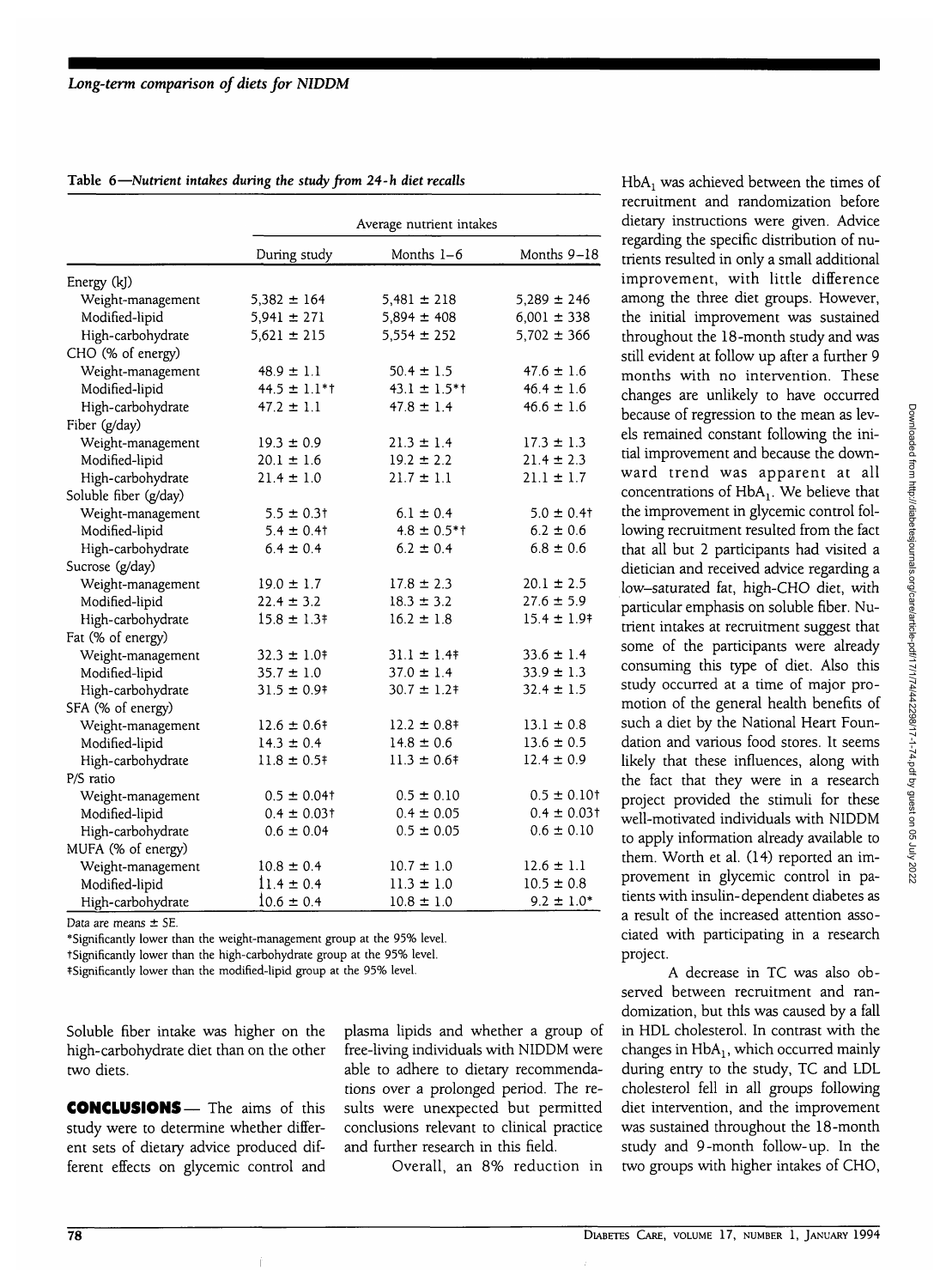weight-management and high-carbohydrate, HDL-cholesterol and TG showed transient adverse changes after diet intervention, but these were no longer apparent by month 3 (Fig. 1). A reduction in HDL cholesterol and elevation of TG has been reported previously in association with high-CHO diets with insufficient fiber and are regarded as major reasons for not recommending such diets to diabetic individuals (15-17). Our data suggest that with prolonged intake of a moderately raised CHO intake, the changes in HDL cholesterol and TG are transient, however, if fiber intakes in this study had been higher, the undesirable changes in HDL cholesterol and TG may not have been observed (18,19).

Disappointingly, a greater change in dietary intake was not seen among the groups, as participants received intensive, regular instruction and encouragement. Despite considerable effort to achieve dietary change, almost none of the participants succeeded in achieving currently recommended intakes of either CHO or unsaturated fat. A similar finding has been reported from a 15-month diet-intervention study in individuals recently diagnosed with N1DDM (20). New approaches may be required to achieve more marked dietary changes in the long term, and these changes may result in more striking metabolic differences between the different diet regimes than those observed in this study.

Further research is needed to confirm the suggestion of Grundy (21) that different dietary prescriptions are appropriate at different stages of NIDDM and for those with varying metabolic abnormalities. Until such studies are completed, it seems most appropriate to adopt the compromise suggestion of Riccardi and Rivellese (22). They argue in favor of a moderate increase in fiber-rich CHO combined with an increased intake of unsaturated fat, especially monounsaturated fat, to partly replace saturated fat.

Our findings suggest that focusing on increasing CHO and fiber intake in the diet or replacing saturated fatty

acids with unsaturated fats both result in improvement. However, because participants found it difficult to meet either of these recommendations in full, advice to achieve moderate changes in both CHO and fat intake may be more acceptable, more realistic, and, therefore, a more effective long-term dietary treatment for diabetes.

**Acknowledgments**—This study was supported by a grant from the Health Research Council of New Zealand.

We would like to thank Ashley Duncan and the other laboratory staff, Barbara Mc-Skimming, and Marg Waldron for their considerable contribution to this study.

The abstract was presented at the EASD 10th International Symposium on Diabetes and Nutrition in Crete in July 1992.

### **References**

- 1. National Institute of Health: Consensus development conference on diet and exercise in non-insulin-dependent diabetes mellitus. *Diabetes Care* 10:639-44,1987
- 2. Diabetes and Nutrition Study Group of the European Association for the Study of Diabetes: Nutritional recommendations for individuals with diabetes mellitus. *Diab Nutr Metab* 1:145-49, 1988
- 3. New Zealand Diet Association: The nutritional management of diabetes mellitus in New Zealand. *J NZ Diet Assoc* 43: 5-14, 1989
- 4. American Diabetes Association: Nutritional recommendations and principles for individuals with diabetes mellitus. *Diabetes Care* 14(Suppl. 2):20-27, 1991
- 5. Nutrition Subcommittee of the British Diabetic Association's Professional Advisory Committee: Dietary recommendations for people with diabetes: an update for the 1990s. *Diabetic Med* 9:189-202, 1992
- 6. Abraham EC, Huff TA, Cope ND, Wilson JB Jr, Bransome ED Jr, Huisman THJ: Determination of the glycosylated hemoglobins ( $HbA_1$ ) with a new microcolumn procedure: suitability of the technique

for assessing the clinical management of diabetes mellitus. *Diabetes* 27:931-37, 1978

- 7. Van der Haar F, Van Gent CM, Schouten FM, Van der Voort HA: Methods for the estimation of high-density cholesterol: comparison between two laboratories. *Clin Chim Ada* 88:469-81, 1978
- 8. Friedewald WT, Levy Rl, Fredrickson DS: Estimation of the concentration of low-density lipoprotein cholesterol in plasma, without use of the preparative ultracentrifuge. *Clin Chem* 18:499-502, 1972
- 9. Ludbrook J: On making multiple comparisons in clinical and experimental pharmacology and physiology. *Clin Exp Pharmacol Physiol* 18:379-92, 1991
- 10. Zerbe GO: Randomisation analysis of the completely randomised design extended to growth and response curves. J *Am Stat Assoc* 74:215-21, 1979
- 11. Milligan GC, Webster DW, Burlingame BA: *The New Zealand Food Composition Tables.* Palmerston North, Crown Research Institute, 1991
- 12. Englyst HN, Bingham SA, Runswick SA, Collinson E, Cummings JH: Dietary fibre (non starch polysaccharides) in cereal products. *J Hum Nutr Diet* 2:253-71, 1989
- 13. Englyst HN, Bingham SA, Runswick SA, Collinson E, Cummings JH: Dietary fibre (non starch polysaccharides) in fruit, vegetables and nuts. *J Hum Nutr Diet* 1:247-86, 1988
- 14. Worth R, Home PD, Johnston DG, Anderson J, Ashworth L, Burrin JM, Appleton D, Binder C, Alberti K: Intensive attention improves glycaemic control in insulin dependent diabetes without further advantage from home blood glucose monitoring: results of a controlled trial. *Br Med J* 285:1233-39, 1982
- 15. Garg A, Bonanome A, Grundy S, Zhang ZJ, Unger R: Comparison of a high carbohydrate diet with a high monounsaturated-fat diet in patients with noninsulin-dependent diabetes mellitus. N *Engl J Med* 319:829-34, 1988
- 16. Coulston AM, Hollenbeck CB, Swislocki ALM, Reaven GM: Persistence of hypertriglyceridemic effect of low-fat highcarbohydrate diets in NIDDM patients.